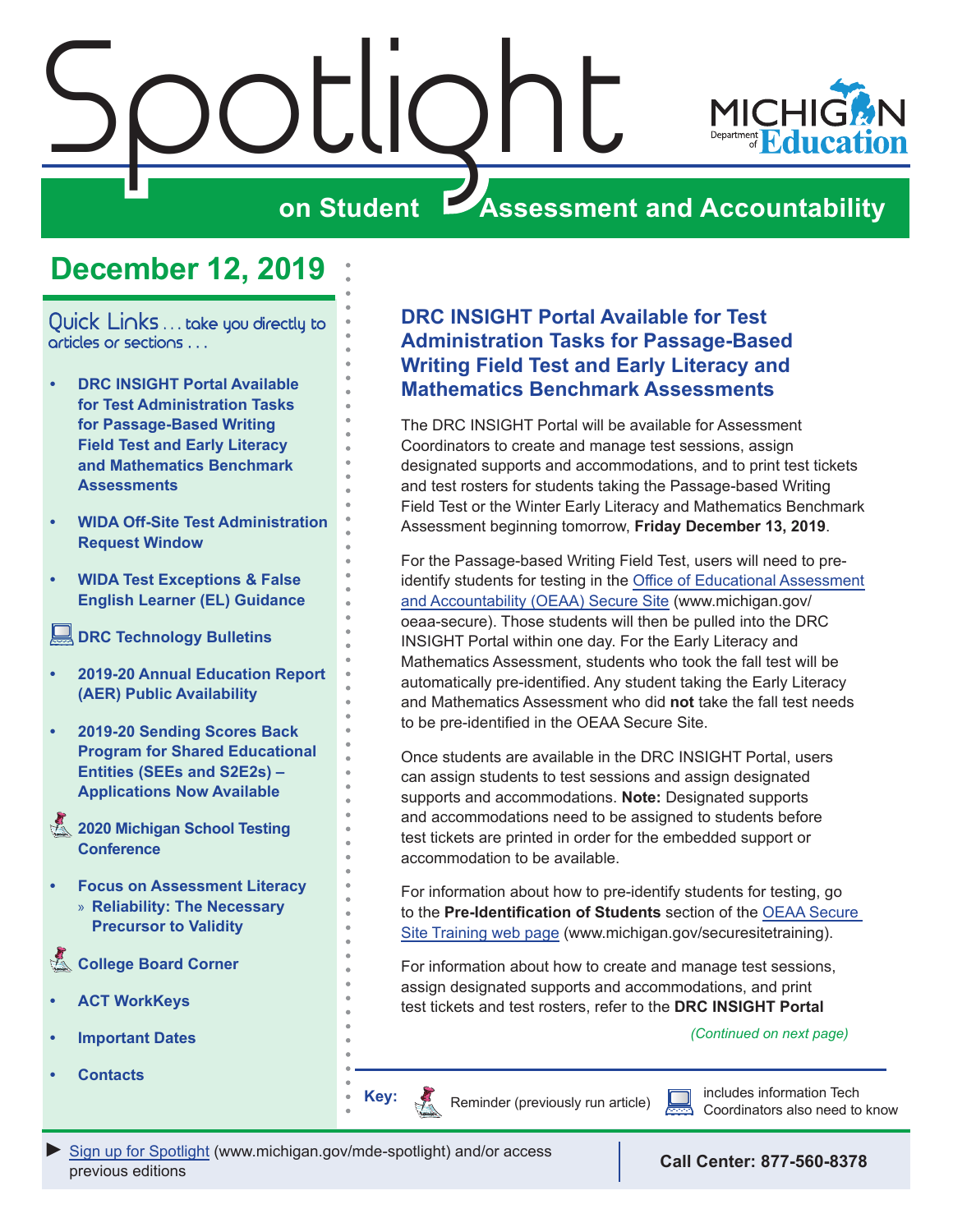<span id="page-1-0"></span>**User Guide** available on the [DRC INSIGHT Porta](https://mi.drcedirect.com)l (www. mi.drcedirect.com). Once you have logged into the DRC INSIGHT Portal, select **My Applications**, then **General Information**, the **Documents** tab,and then **Document Type: Manuals and Directions**.

DRC INSIGHT Portal logins are assigned through the OEAA Secure Site. For information about how to get login credentials for the DRC INSIGHT Portal, go to the [OEAA Secure Site Training web page](http://www.michigan.gov/securesitetraining) (www.michigan.gov/ securesitetraining) and select the [How do I get Access to](https://www.michigan.gov/documents/mde/How_do_I_get_access_to_eDIRECT_604305_7.pdf)  [DRC INSIGHT Portal \(formerly eDIRECT\)](https://www.michigan.gov/documents/mde/How_do_I_get_access_to_eDIRECT_604305_7.pdf) document.

#### **WIDA Off-Site Test Administration Request Window**

If your school or district is planning to administer the WIDA ACCESS for ELLs and/or WIDA Alternate ACCESS for ELLs assessments at off-site locations, you must complete an **Off-Site Test Administration Request** for the building/school (if the entire school is planning to test off site) or for individual students through the Office of Educational Assessment and Accountability (OEAA).

The WIDA Off-Site Test Administration Request window **opens December 16, 2019** and **closes March 2, 2020**.

The link to complete the Off-Site Test Administration requests will be available beginning December 16 on the [WIDA web page](www.michigan.gov/wida) (www.michigan.gov/wida).

### **WIDA Test Exceptions & False English Learner (EL) Guidance**

The window for WIDA Test Exceptions opened December 11, 2019 and **continues until January 24, 2020** in the [Office of Educational Assessment and Accountability](http://www.michigan.gov/oeaa-secure)  [\(OEAA\) Secure Site](http://www.michigan.gov/oeaa-secure) (www.michigan.gov/oeaa-secure). During this window, educators may request a waiver from the Spring 2020 WIDA ACCESS for ELLs or the Alternate ACCESS for ELLs for students with specific disabilities. All test exceptions must be applied for on an annual basis and approvals do not carry over from year-to-year. For more information on WIDA Test Exceptions, refer to the [WIDA](https://www.michigan.gov/documents/mde/WIDA_False_LEP_Guidance_507305_7.pdf)  [ACCESS for ELLs and Alternate ACCESS for ELLs Test](https://www.michigan.gov/documents/mde/WIDA_False_LEP_Guidance_507305_7.pdf)  [Exceptions and False EL Guidance](https://www.michigan.gov/documents/mde/WIDA_False_LEP_Guidance_507305_7.pdf) document found on the [WIDA web page](www.michigan.gov/wida) (www.michigan.gov/wida).

Directions for submitting WIDA Test Exceptions can be found on the [Secure Site Training web page](http://www.michigan.gov/securesitetraining) (www.mi.gov/ securesitetraining) under the **Quick Reference** section. For questions about how to submit WIDA Exceptions, contact the Call Center (select Option 3) or email [mde-oeaa@](mailto:mde-oeaa%40michigan.gov?subject=) [michigan.gov](mailto:mde-oeaa%40michigan.gov?subject=).

## **<u>DRC</u>** Technology Bulletins

The [DRC INSIGHT Portal](https://mi.drcedirect.com) (formerly known as eDIRECT) has a variety of Technology Bulletins available under Documents to assist you in implementing and updating online assessment. If your school or district has already converted over to Central Office Services and set everything to auto-update, you are all set for spring testing. If you still need support, you might be interested in:

- [Technology User Guide](https://mi.drcedirect.com/Documents/Unsecure/Doc.aspx?id=8806189c-073b-459c-9f03-7203ea3a9467) the comprehensive guide to online testing with DRC
- Tech Bulletin: [TSM to COS Service Device](https://mi.drcedirect.com/Documents/Unsecure/Doc.aspx?id=5289b147-2726-4501-a0ef-11bc1be6d221) to help you switch to Central Office
- Tech Bulletin: [Deploying the DRC INSIGHT Secure](https://mi.drcedirect.com/Documents/Unsecure/Doc.aspx?id=8776e201-049f-4174-883b-2d2102faa1d7)  [App to Chrome Devices](https://mi.drcedirect.com/Documents/Unsecure/Doc.aspx?id=8776e201-049f-4174-883b-2d2102faa1d7) – for Chromebook-specific help
- Tech Bulletin: [Extended Retries](https://mi.drcedirect.com/Documents/Unsecure/Doc.aspx?id=33f0dc58-64c0-49c5-8700-d2a0e62c253a) explaining how INSIGHT will try to reconnect
- Technology Coordinator webinar [slides](https://mi.drcedirect.com/Documents/Unsecure/Doc.aspx?id=adbd4371-ba51-4e39-b8e5-b086d4df263a) and [recording](https://datarecognitioncorp.zoom.us/recording/share/7KZVZyrlhIczuKYFqxF_9ANucMY-JMUC3eKzOgJmPjGwIumekTziMw) from December 4
- [DRC Site Technology Readiness Checklist](https://mi.drcedirect.com/Documents/Unsecure/Doc.aspx?id=7de4cead-7692-444a-abff-cfba50095177) to help you ensure completed each step

DRC's help desk is always available at [misupport@](mailto:misupport%40datarecognitioncorp.com?subject=) [datarecognitioncorp.com](mailto:misupport%40datarecognitioncorp.com?subject=) or 1-877-560-8378 (option 2). For WIDA-specific questions, contact [WIDA@](mailto:WIDA%40datarecognitioncorp.com?subject=) [datarecognitioncorp.com](mailto:WIDA%40datarecognitioncorp.com?subject=) or 1-855-787-9615.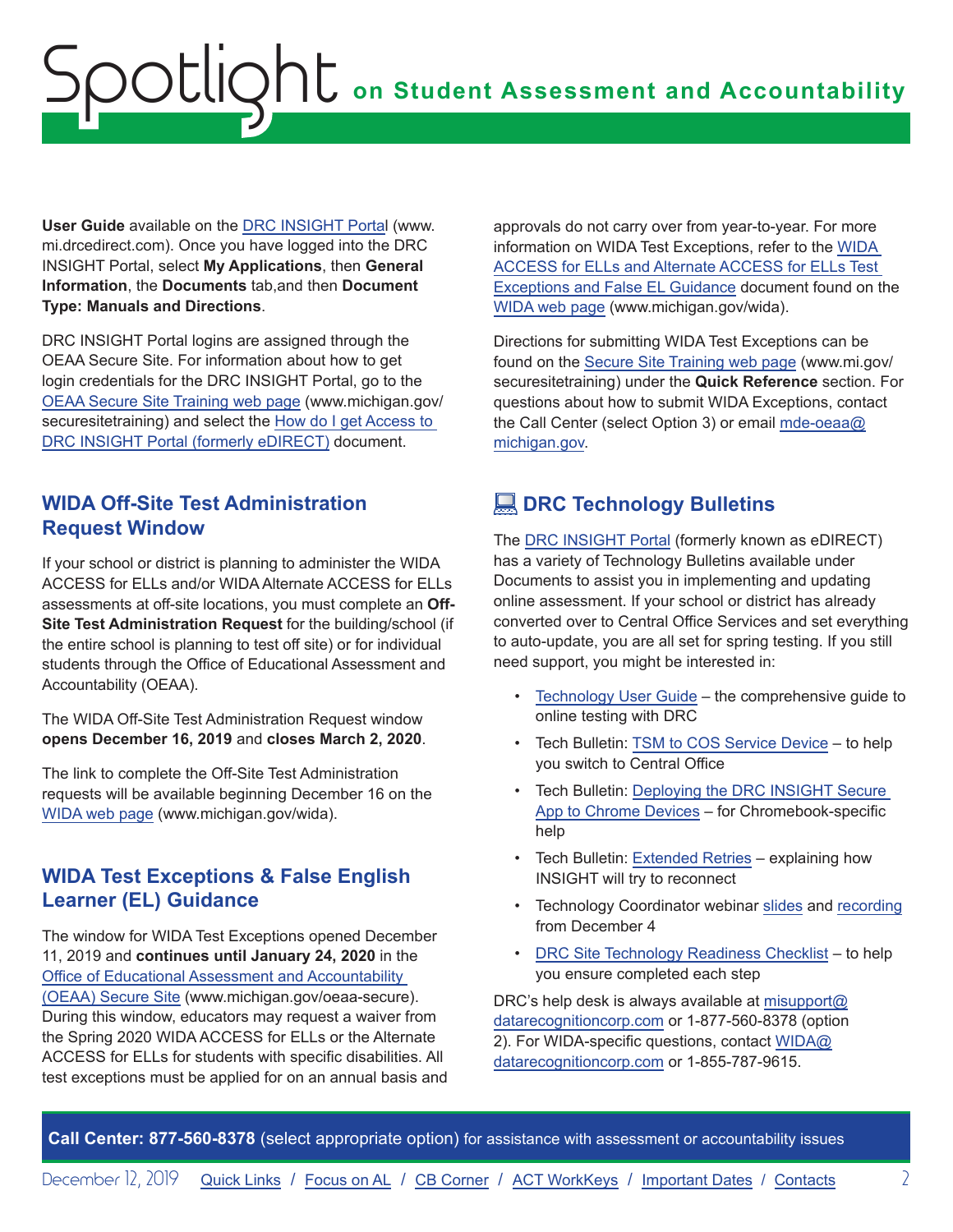### <span id="page-2-0"></span>**2019-20 Annual Education Report (AER) Public Availability**

The Michigan Department of Education has finalized the data and materials for schools to use in publishing their **Annual Education Report (AER)**. Schools have had access to the preview version of the 2018-19 AER data and to materials necessary for the creation of 2019-20 AERs since December 5, 2019 on MI School Data. The AER will be available publicly on [MI School Data](https://www.mischooldata.org/) (www.mischooldata. org) on **December 13, 2019**.

### **2019-20 Sending Scores Back Program for Shared Educational Entities (SEEs and S2E2s) – Applications Now Available**

Intermediate School Districts (ISDs), consortia, or other partnering districts can to apply to participate in the "Sending Scores Back" Program for school accountability reporting. Eligible schools and classroom programs provide: alternative education, early/middle college education, gifted and talented education, or special education services to neighboring or consortium districts.

The Sending Scores Back Program provides the ability to have non-resident student assessment results and non-resident student graduation statuses redirected in school accountability reporting to another school in a student's own district of residency. **Note:** Public school academies (PSAs) are not eligible for this program, as PSAs do not have resident district boundaries in the same way traditional districts do.

Applying for the Sending Scores Back Program will designate your school building or classroom program as a Shared Educational Entity (SEE) or Specialized Shared Educational Entity (S2E2). That status is then used during submissions in the Michigan Student Data System (MSDS) to identify students to be processed specially in school accountability reporting. Students identified in these schools/

programs are then attributed back to a school building identified in their resident school district for the purposes of school accountability calculations.

Shared Educational Entities (SEEs) and Shared Specialized Educational Entities (S2E2s) that participated in the Sending Scores Back Program in a prior school year will need to reapply to reestablish their status as a SEE or S2E2 in the Sending Scores Back Program for 2019-2020 school accountability results expected in fall of 2020.

Additional information and applications to participate in this program are now available on the [Shared Educational](http://www.michigan.gov/sees)  [Entities web page](http://www.michigan.gov/sees) (www.michigan.gov/sees). Applications will be due via electronic submission, no later than **January 27, 2020**.

## **Z** 2020 Michigan School Testing Conference

The 2020 Michigan School Testing Conference (MSTC) will be held **February 11–13, 2020** at the Sheraton Ann Arbor Hotel in Ann Arbor, Michigan. This year's conference will be the 60th annual event.

The mission of MSTC is to provide educators with professional learning opportunities about assessment, as well as information on national, state, and local assessment programs and trends. The conference is unique in its match to the needs of Michigan educators, featuring examples of outstanding practices from local educators, as well as state and nationally renowned experts in the field.

The annual Michigan School Testing Conference consists of a day for workshops and two days of plenary and clinic sessions.

On **Tuesday, February 11, 2019**, from **8:30 to 11:45 a.m.** and **12:45 to 4:00 p.m.**, six half-day and two full-day workshops will be offered, including a full-day workshop for new assessment coordinators. Registration begins at 7:30 a.m. Continental breakfast and a light lunch will be offered for all conference workshop attendees.

#### *(Continued on next page)*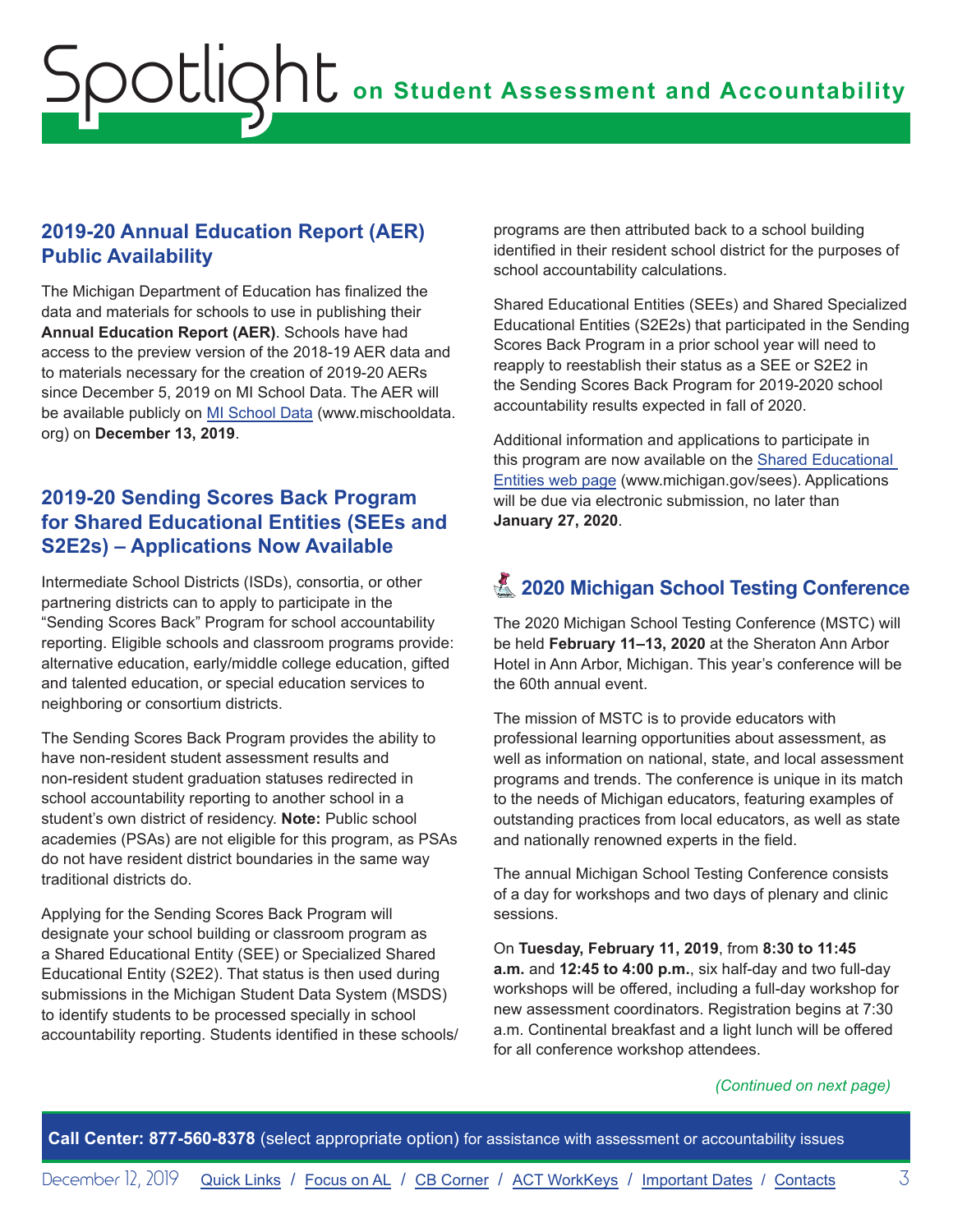The conference takes place **Wednesday, February 12** through **Thursday, February 13, 2019**. Registration includes continental breakfast and lunch on both days.

Keynote presenters on Wednesday, February 12 include Tom Guskey (University of Louisville) and Andy Middlestead (MDE). Jim Pellegrino (University of Illinois-Chicago) and a panel of current and retired educators who will celebrate the 60th anniversary of the conference are the keynote presenters on Thursday, February 13.

For conference program information and registration, go to the [MSTC online registration site](http://www.gomasa.org/MSTC2020) (www.gomasa.org/ MSTC2020).

**Please Note:** If you are planning to stay at the Sheraton Ann Arbor Hotel, the deadline for reservations at the room block hotel rate is January 10, 2020.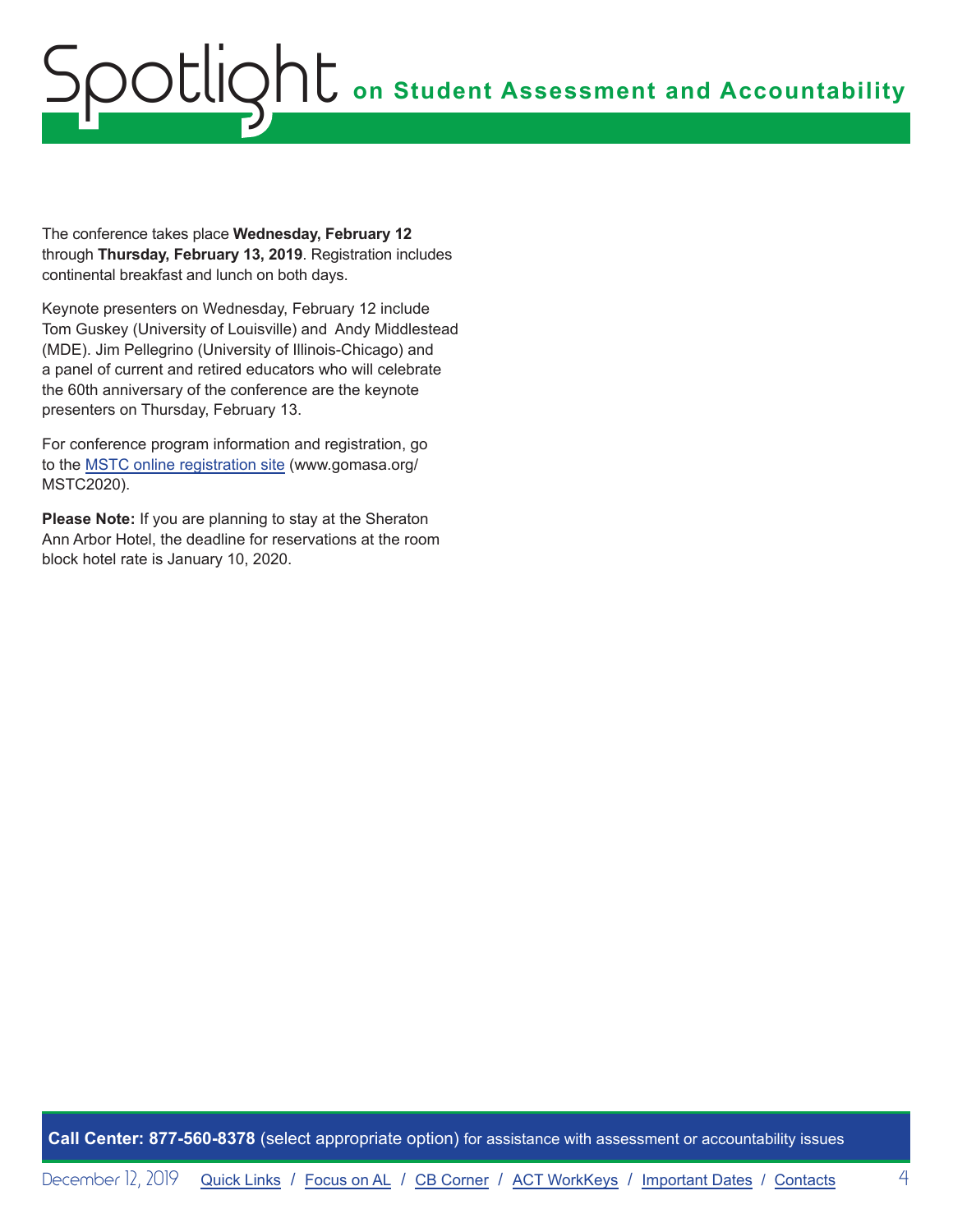#### <span id="page-4-0"></span>**Reliability: The Necessary Precursor to Validity**

In *Assessment Literacy for Educators in a Hurry*, W. James Popham defines reliability in assessment as "the consistency with which a test measures what it measures" (p. 38). Unlike validity, which describes a test's appropriateness for a particular purpose, reliability is a statement about the test itself. A valid test must be reliable, but a reliable test may or may not yield valid interpretations if used for the wrong purpose. To use an analogy, a meat thermometer may be a reliable tool for determining whether your Thanksgiving turkey is fully cooked, but may not be a reliable tool for determining room air temperature; if used for that purpose, it will not provide a valid interpretation.

How is reliability determined? First, different types of evidence that are suitable for the test's intended use must be reviewed. Second, a judgment about the strength of that evidence must be considered. A statistical calculation called a reliability coefficient is often used to indicate the strength of reliability evidence. Values can range from 0 to 1.0; the closer to 1.0, the stronger the evidence for reliability. The most common types of test reliability evidence are:

- Test-retest reliability: the degree to which the same test administered at different times to the same students produces similar results.
- Alternate-form reliability: the degree to which different forms of the same test administered to the same set of students produces similar results.
- Internal consistency reliability evidence: the degree to which items on a test are homogeneous or measure similar skills and knowledge. An end-of-year summative test that is intended to measure a broad set of skills and knowledge (and indicate mastery) would be expected to have a higher internal consistency reliability than a test that is developed to provide information to improve instruction.
- Inter-rater reliability: the degree to which scores from different raters on the same student performance measure agree.

Finally, all reliability evidence should be evaluated with the appropriate purpose and use of a test in mind, and must be considered for both individuals and groups of test-takers.

In January, we will address the third concept that factors into the quality of a test: fairness.

#### **Related Resources**

[Scoring Rubric Development: Validity and Reliability](https://pareonline.net/getvn.asp?v=7&n=10) This peer-reviewed article discusses how the concepts of validity and reliability relate to classroom practice and the development of quality scoring rubrics.

[Tutorial for Calculating the Reliability Coefficient](https://www.tutorialspoint.com/statistics/reliability_coefficient.htm)

For lovers of statistics, this step-by-step tutorial shows how to calculate the reliability coefficient for a series of test-takers and assessments.

#### **Put Into Practice**

Consider one of your classroom assessments. This could be a scoring rubric, a mid-term exam, or a pretest/post-test. Based on the types of evidence of reliability listed above, what evidence do you have that this assessment is reliable? What factors are there that may impact the reliability of your assessment?

Interim Summative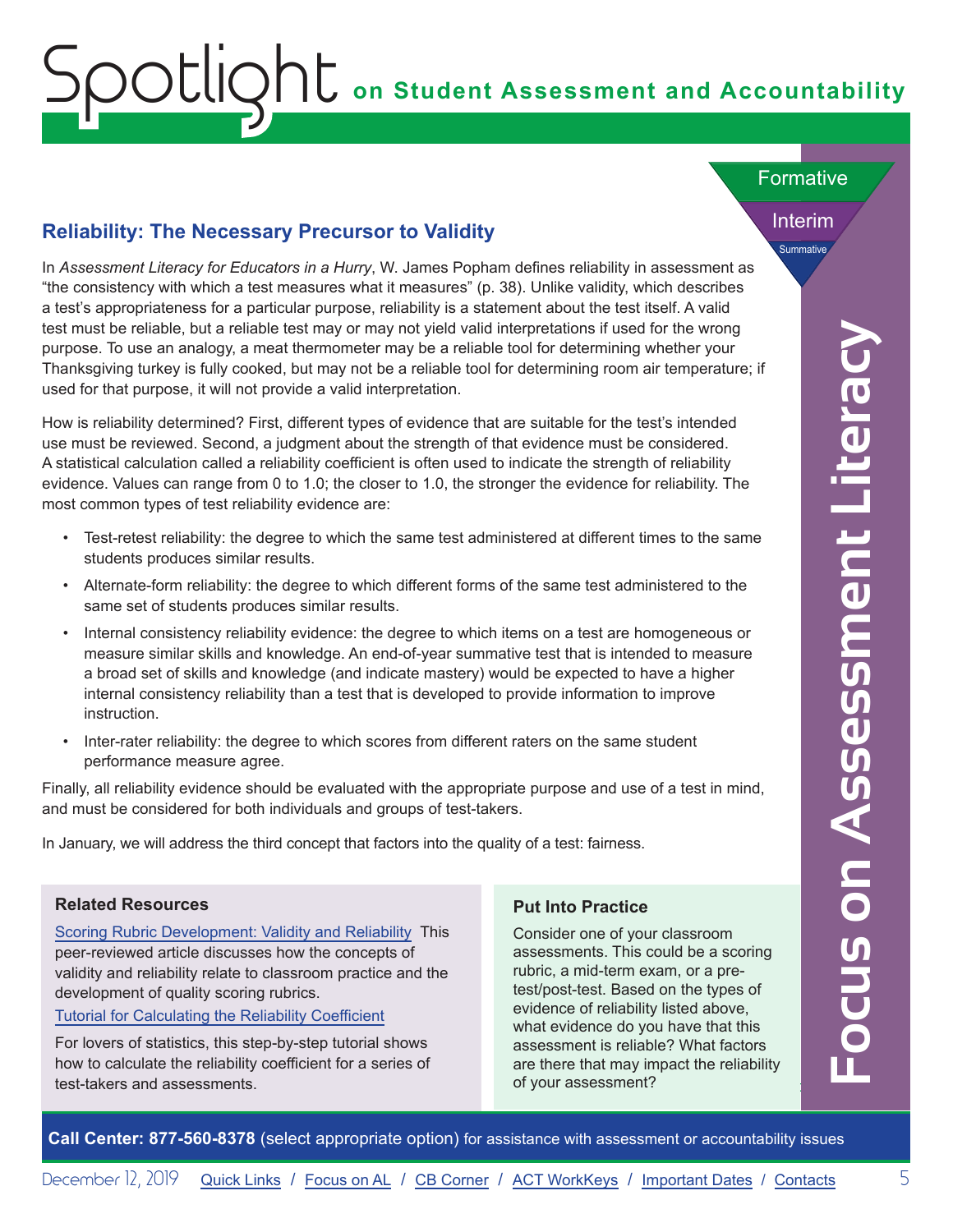**on Student Assessment and Accountability**

#### <span id="page-5-1"></span>College Board Corner **Reminders**

<span id="page-5-0"></span>Spotlight

*Information on SAT*®*, PSAT*™ *8/9, and PSAT*™*10 provided by the College Board*

#### **Questions about Spring PSAT 8/9, PSAT 10, or SAT?**

- Call the Michigan Educator Hotline: 866-870-3127 (select Option 1)
- Email [michiganadministratorsupport@](mailto:michiganadministratorsupport%40collegeboard.org?subject=) [collegeboard.org](mailto:michiganadministratorsupport%40collegeboard.org?subject=)

#### **Accommodations**

All accommodations requests will be submitted through the College Board Services for Students with Disabilities (SSD) Online system. There are two types:

- **College Board-Approved Accommodations:**  Students with approved accommodations will receive college- or scholarship-reportable scores. Once approved for accommodations, with limited exceptions, a student remains approved for all College Board tests.
- **State-Allowed Accommodations (SAAs):** Students, schools, and the state will receive scores; however, the scores are not accepted by colleges, universities, or scholarship programs. These accommodations apply to state testing only and are requested for each state administration.
	- » The use of state-allowed accommodations is recommended for 8th graders because PSAT 8/9 scores are not sent to colleges, universities or scholarship programs, and SAAs align with the student's current IEP/504. Using an SAA in 8th grade does not preclude a student from using College Board-approved accommodations in future years, when scores are desired to be sent to colleges.
- » The window for requesting SAAs starts the week of **January 14, 2020**. All state-allowed accommodation requests are automatically approved within a few days and require no documentation.
- » When the window opens, SSD Online will contain a link to request state-allowed accommodations.

#### **English Learner (EL) Supports**

SSD coordinators and test coordinators can work with district English Learner coordinators (if applicable) to identify students needing EL supports. English learners will be able to utilize EL supports for the Spring 2020 Michigan-provided PSAT 8/9, PSAT 10, and SAT with Essay. These supports include the use of a College Board-approved word-to-word bilingual glossary, translated test directions, and 50 percent extended time. Students can use one or any of these supports in combination. Students will receive college-reportable scores when any of these supports are used.

- Use of a College Board approved word-to-word bilingual glossary does NOT require approval by the College Board. The approved list is being updated and will be available by January.
- Translated test directions will be available in PDF format in February 2020. Schools must print the directions for students; no printed test directions will come with the test materials. Use of translated test directions does NOT require approval by the College Board.
	- » Directions will be available in Albanian, Arabic, Bengali, Chinese (Mandarin), French, Gujarati, Haitian Creole, Hindi, Polish, Portuguese,

*(Continued on next page)*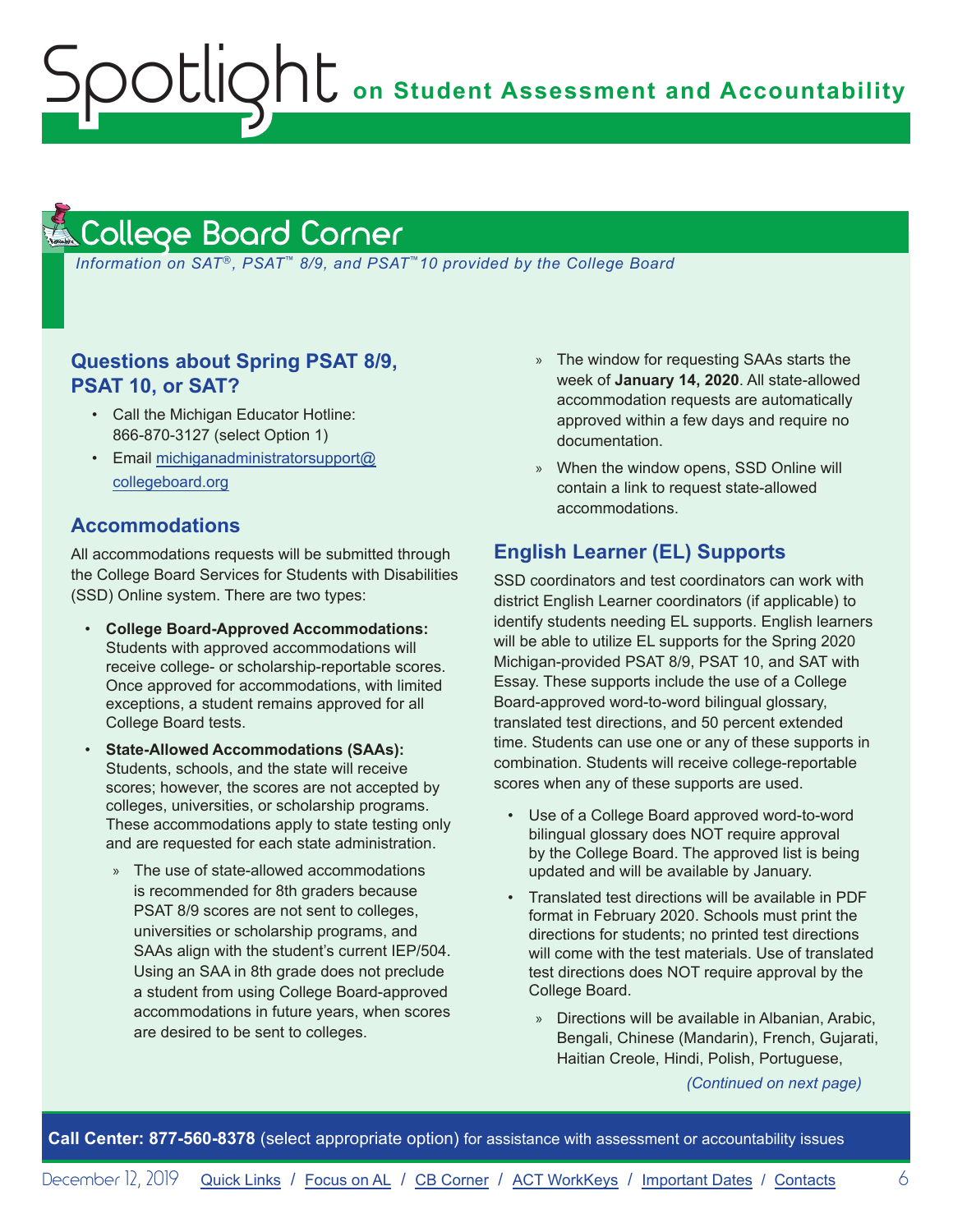Russian, Spanish, Urdu, and Vietnamese. The College Board will also support "on the fly" translations of directions not provided in PDF format by district-approved translators.

- Although not an accommodation, EL students requiring 50% extended time will need to be identified in SSD Online. Schools can request 50% extended time for ELs starting the week of **January 14, 2020**.
- Students using 50% extended time will be automatically approved within a few days, and no supporting documentation is required. These students can be tested with other students using accommodations testing with the same timing and test materials.

EL supports may not be appropriate for all English learners. For guidance on providing EL supports, go to the [Supports and Accommodations Guidance Document](https://www.michigan.gov/documents/mde/Michigan_Accommodations_Manual.final_480016_7.pdf)  available on the [MME](www.michigan.gov/mme) (www.michigan.gov/mme) and [PSAT](http://www.michigan.gov/psat) (www.michigan.gov/psat) web pages in the **Student Supports and Accommodations** section.

#### **Math-Only Exception**

Students that are identified as an English Learner (EL) in the Michigan Student Data System (MSDS) and have been enrolled in U.S. schools for 12 months or less at the time of taking a state assessment may be eligible to receive a one-time exception from having to take the English language arts portion of state assessments.

- In order for a student to be eligible for an exception from the ELA portion of a state assessment, the student needs to have taken:
	- » the WIDA ACCESS Placement Test (W-APT) or WIDA Screener with their scores provided in the Secure Site
	- » the most recent administration of the summative WIDA ACCESS for ELLs or WIDA Alternate ACCESS if enrolled prior to the test administration window
- Enter in SSD Online as a state-allowed accommodation starting **January 14, 2020**.
- A math-only version of the assessment will not be shipped. All students will use a lime test book but will only be administered the math section.

| Category                               | <b>College Board-Approved</b><br><b>Accommodations</b><br><b>SCHOOL VERIFIED</b>                                                                                          | <b>College Board-Approved</b><br><b>Accommodations</b><br><b>DOCUMENT REVIEW</b>                     | <b>State-Allowed</b><br><b>Accommodations</b>                                    | <b>English Learner</b><br><b>Support</b>                                         |
|----------------------------------------|---------------------------------------------------------------------------------------------------------------------------------------------------------------------------|------------------------------------------------------------------------------------------------------|----------------------------------------------------------------------------------|----------------------------------------------------------------------------------|
| When?                                  | SSD Online is always open for<br>CB-approved accommodations.<br>Deadline is February 24, 2020.                                                                            | SSD Online is always<br>open for CB-approved<br>accommodations. Deadline is<br>February 24, 2020.    | January 14 -<br>February 24, 2020                                                | January 14 -<br>February 24, 2020                                                |
| <b>Examples</b><br>(not<br>exhaustive) | 50% extended time, large block<br>answer sheet, extra breaks,<br>extended breaks, permission to<br>test blood sugar                                                       | Large print greater than<br>20 point, more than 100%<br>extended time, anything<br>listed as "other" | First year<br>EL-math only, any<br>accommodation for<br>8th grade                | 50% extended<br>time                                                             |
| Verification<br><b>Needed</b>          | School verifies that the<br>accommodation is in the<br>IEP/504 and is being used in<br>school; Automatically approved<br>within a few days and no<br>documentation needed | Requires documentation -<br>could take up to seven<br>weeks                                          | Automatically<br>approved within a<br>few days and no<br>documentation<br>needed | Automatically<br>approved within a<br>few days and no<br>documentation<br>needed |

#### **Requests in SSD Online**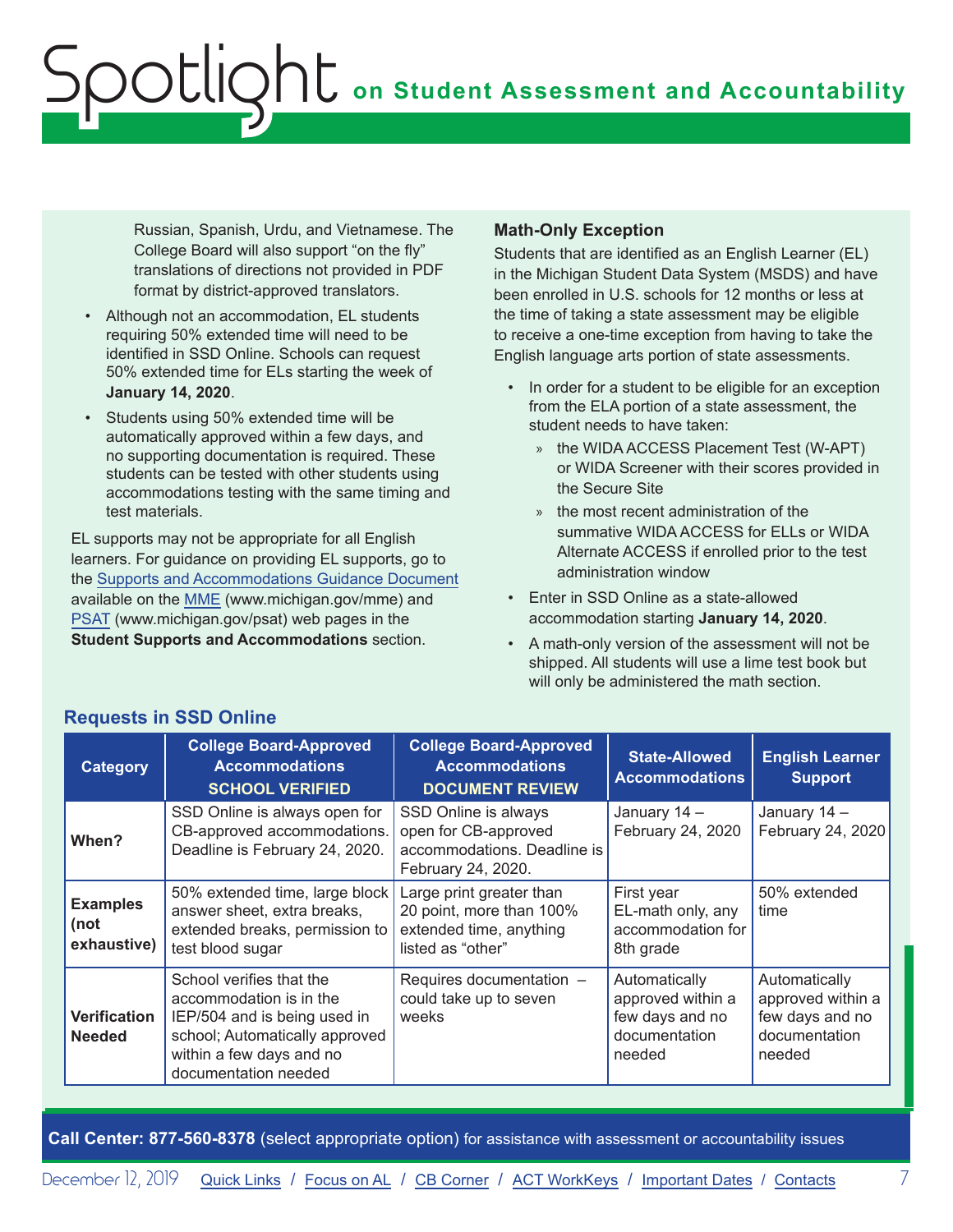**on Student Assessment and Accountability**

**ACT** 

Information on ACT<sup>®</sup> WorkKeys<sup>®</sup> provided by the ACT.

#### **Reminder: Managing Participation for ACT WorkKeys Past Due**

<span id="page-7-0"></span>Spotlight

The window for completing Managing Participation is **past due**. If schools have not yet completed Manage Participation using the PearsonAccess<sup>next</sup> system, refer to the [November 7, 2019 Spotlight Newsletter](https://www.michigan.gov/documents/mde/Spotlight_11-7-19_670956_7.pdf) (www. michigan.gov/mde-spotlight) for further information. **Note:** Manage Participation must be completed at the individual **school level**, not the district level.

District Assessment Coordinators should ensure that all schools within your district have completed the Manage Participation process, even if they are not testing.

Schools that have completed the Participating section are sent to the Office of Educational Assessment and Accountability (OEAA) Secure Site daily. District and Building Assessment Coordinators can verify each school's status by reviewing the **Test Center Participation** page on the [OEAA Secure Site](http://www.michigan.gov/oeaa-secure) (www. michigan.gov/oeaa-secure) under the **Assessment Registration** drop-down menu.

#### **What's New with ACT WorkKeys in 2020**

- Two new gender options have been added to the answer documents: "Another Gender" and "Prefer Not to Respond."
- Approval of off-site testing is required by the OEAA. Submit your requests using the [OEAA Secure Site](http://www.michigan.gov/oeaa-secure) (www.michigan.gov/oeaa-secure) **February 10 – May 5, 20, 2020**.
- The number of proctors needed for the administration has decreased (refer to the following table).

| <b>Standard Time</b><br><b>Students</b> | <b>Accommodations</b><br><b>Students</b> | <b>Minimum Staff</b><br><b>Required</b> |
|-----------------------------------------|------------------------------------------|-----------------------------------------|
| $1 - 30$                                | $1 - 20$                                 | Room Supervisor                         |
| $31 - 60$                               | $21 - 40$                                | Room Supervisor<br>plus 1 Proctor       |
| 61-100                                  | $41 - 60$                                | Room Supervisor<br>plus 2 Proctors      |

The [ACT-hosted Michigan WorkKeys state testing](http://www.act.org/stateanddistrict/michigan)  [website](http://www.act.org/stateanddistrict/michigan) (http://www.act.org/stateanddistrict/michigan) has been refreshed. Select the **WorkKeys on Paper** link to display Important Dates, Quick Links, and the multiple ways to contact ACT and OEAA, as well as the seven stages of the WorkKeys administration and their applicable resources. Select the title of each stage to quickly access it or simply scroll down the page.

- **Orientation** stage helps you become familiar with the testing program
- **Configuration** stage provides access to systems like PearsonAccess<sup>next</sup>
- **Verification** stage helps you ensure nothing was missed
- **Preparation** stage prepares you for testing and includes links to Facility Requirements, Training Testing Staff, Sample Questions, and Receipt/ Check in of materials.
- **Administration** stage helps you conduct a successful test administration and links to documentation including Test Administration Forms, Administration Manuals, and Calculator Policy.
- **Transportation** stage helps you return your test materials, with links to specific portions of the applicable manuals.
- **Interpretation** stage helps you understand and interpret the score reports.

*(Continued on next page)*

**Call Center: 877-560-8378** (select appropriate option) for assistance with assessment or accountability issues

December 12, 2019 [Quick Links](#page-0-0) / [Focus on AL](#page-4-0) / [CB Corner](#page-5-1) / ACT WorkKeys / [Important Dates](#page-9-1) / [Contacts](#page-10-1) 8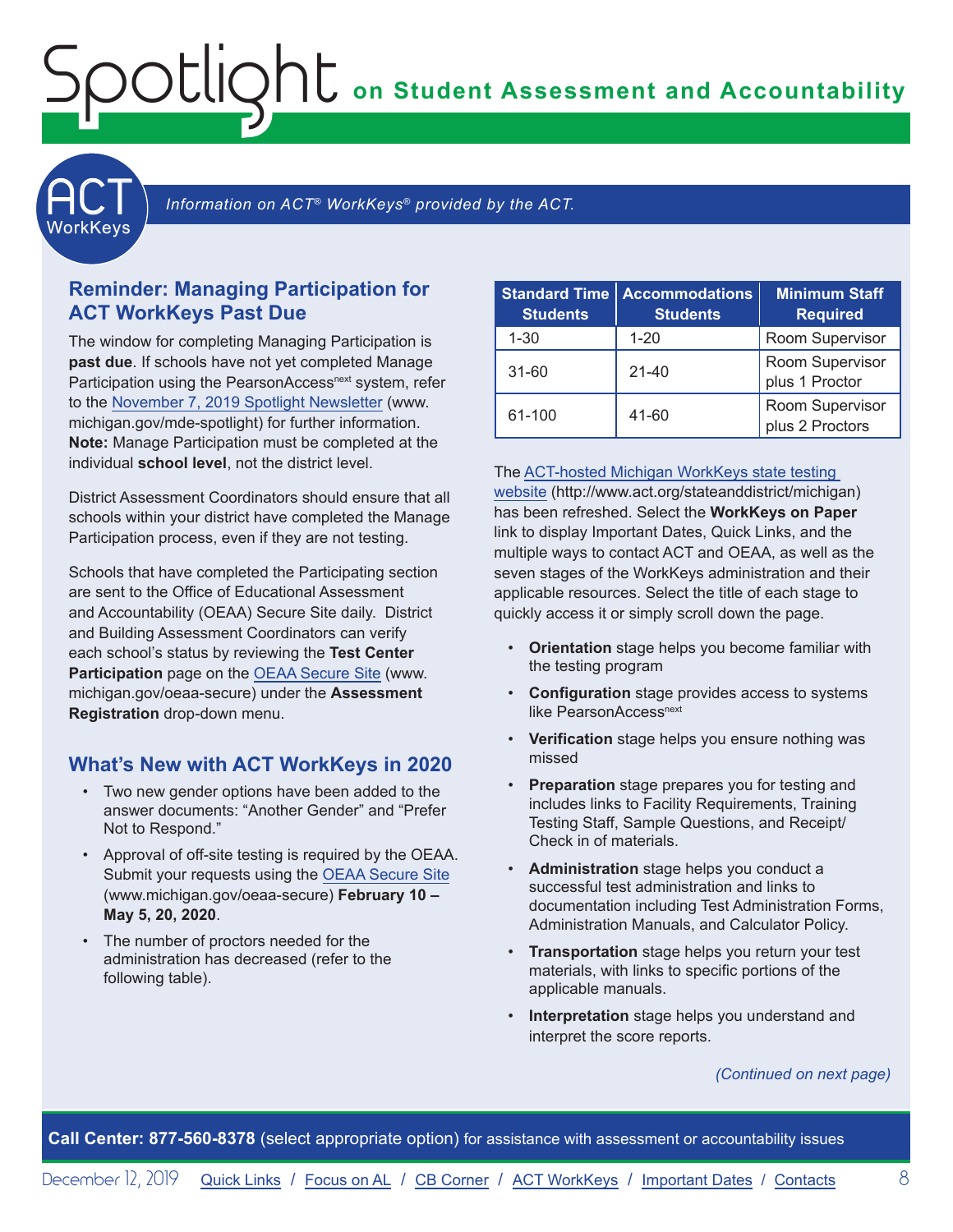Many ACT administration materials can be accessed online using our new interactive publishing system. You can search for keywords, filter content, and provide feedback to ACT. The home page contains a short video providing navigation tips.

For all upcoming events and deadlines, be sure to reference the following documents:

- [ACT WorkKeys Schedule of Events](http://www.act.org/content/dam/act/unsecured/documents/ScheduleofEventsWorkKeys-MI.pdf)  posted on the [ACT state testing website](http://www.act.org/content/act/en/products-and-services/state-and-district-solutions/michigan.html) (www.act.org/ districtandstate/michigan.html) on the **WorkKeys on Paper** page.
- [MME List of Important Dates Spring 2020](https://www.michigan.gov/documents/mde/MME_List_of_Important_Dates_668755_7.pdf) found on the [MME web page](www.michigan.gov/mme) (www.michigan.gov/ mme) under **General Information**.

#### **Contacting ACT**

If you have questions, you may:

- 1. contact ACT via the [Contact Us web page](http://www.act.org/aap/state/contact.html) [\(www.act.org/aap/state/contact.html](https://www.act.org/aap/state/contact.html))
- 2. call ACT at 800-553-6244, 9:30 AM 6:00 PM ET
	- standard time: ext. 2800
	- accommodations: ext. 1788
- 3. email accommodations questions to [ACTStateAccoms@act.org](mailto:ACTStateAccoms%40act.org?subject=)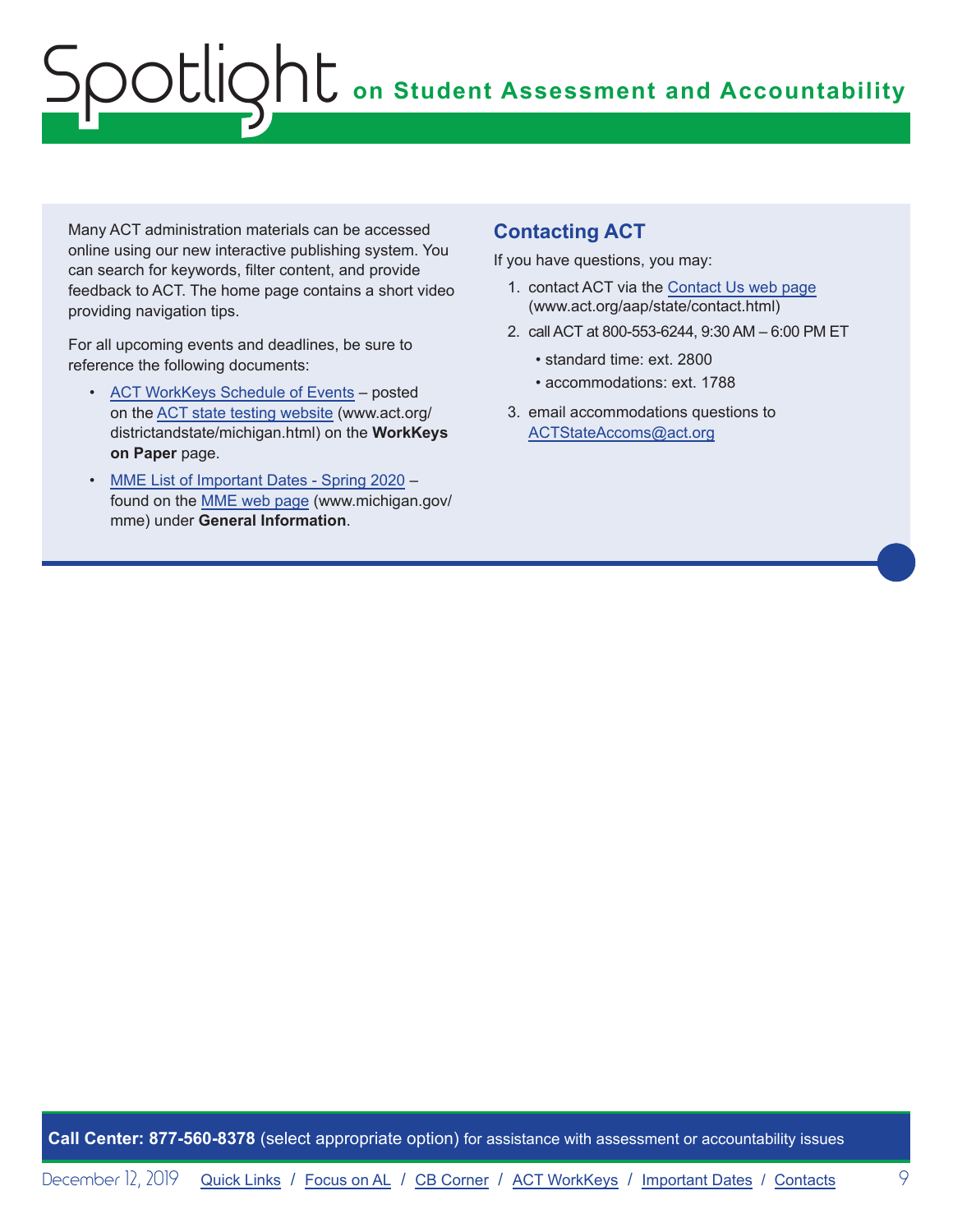## <span id="page-9-1"></span><span id="page-9-0"></span>**Important Dates**

## **December 2019**

## **Early Literacy and Mathematics**

#### **Now – January 30, 2020**

• Pre-identification for **Early Literacy and Mathematics Benchmark Assessment for grades K-2**

## **Early Literacy and Mathematics and Passage-Based Writing Field Test**

#### **December 13 – January 31, 2020**

• Create and Manage Online Test Sessions and assign Universal Tools, Designated Supports, and Accommodations in the DRC INSIGHT Portal for **M-STEP Passage-based Writing Field Test** for grades 3-8 and **Early Literacy and Mathematics Benchmark Winter 2020**

### **M-STEP**

#### **Now – January 30, 2020**

• Pre-identification for **M-STEP Passage-Based Writing Field Test for grades 3-8**

## **SAT and PSAT**

#### **Now – December 20, 2019**

Off-Site Testing Requests for **SAT with Essay, PSAT 10,** and **PSAT 8/9** (refer to the [November 7 Spotlight](https://www.michigan.gov/documents/mde/Spotlight_11-7-19_670956_7.pdf) for details)

#### **Now – February 24, 2020**

Window to request College Board-approved accommodations in SSD Online for **SAT with Essay, PSAT 10**, and **PSAT 8/9**.

#### **WIDA**

#### **December 11 – December 27, 2019**

• **WIDA** Initial Material Order Window

#### **December 11 – March 19, 2020**

• Pre-Identification for **WIDA**

#### **December 11, 2019 – January 24, 2020**

• **WIDA** Test Exceptions & False EL Window

#### **December 18, 2019, 10:00 – 11:30 AM**

• **WIDA Alternate ACCESS Overview Webinar** [Registration link](https://wida-alternate-access-overview-121819-1000-1130.eventbrite.com) (https://wida-alternate-accessoverview-121819-1000-1130.eventbrite.com)

## **January 2019**

## **Early Literacy and Mathematics**

#### **January 6 – January 31, 2020**

• **Early Literacy and Mathematics Benchmark Assessment for grades K-2** testing window

## **M-STEP**

#### **January 6 – January 31, 2020**

• **M-STEP** testing window for the online Passage-based Writing Field Test

### **WIDA**

#### **January 29, 2020**

• **WIDA** Materials arrive in districts and Additional Material Order Window Opens

## **February 2019**

#### **WIDA**

#### **February 3 – March 20, 2020**

• **WIDA** Test Administration window

## **SAT and PSAT**

#### **February 24, 2020**

• Deadline for requests to enter, change, or remove accommodations for **SAT with Essay**, **PSAT 10**, and **PSAT 8/9**.